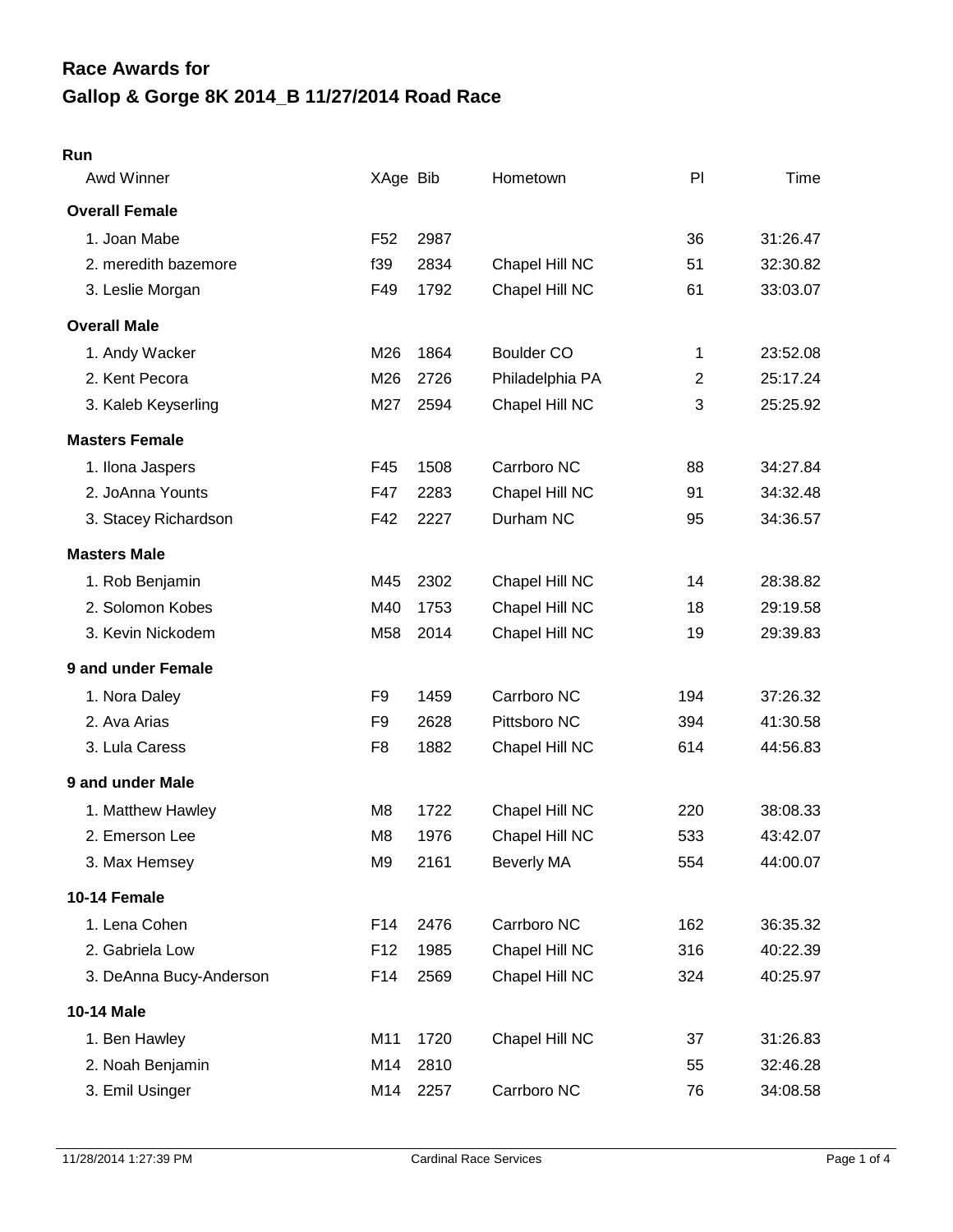## **15-19 Female**

| 1. simone speizer         | f16             | 2928 | Chapel Hill NC   | 86             | 34:25.82 |
|---------------------------|-----------------|------|------------------|----------------|----------|
| 2. Natalie Sherman Jollis | F16             | 2990 |                  | 112            | 35:07.13 |
| 3. Claire Drysdale        | F <sub>18</sub> | 2999 | Chapel Hill NC   | 115            | 35:12.33 |
| <b>15-19 Male</b>         |                 |      |                  |                |          |
| 1. Joseph Graden          | M15             | 1933 | Chapel Hill NC   | 65             | 33:24.54 |
| 2. Merrick Castillo       | M19             | 2906 | Chapel Hill NC   | 78             | 34:10.10 |
| 3. Jason Wykoff           | M15             | 2452 | Chapel Hill NC   | 159            | 36:34.09 |
| 20-24 Female              |                 |      |                  |                |          |
| 1. Linda Keller           | F <sub>24</sub> | 2590 | Carrboro NC      | 64             | 33:18.08 |
| 2. Maddie Stark           | F <sub>24</sub> | 2242 | Chapel Hill NC   | 66             | 33:28.82 |
| 3. Caroline Brown         | F24             | 2706 | Carrboro NC      | 73             | 33:57.57 |
| 20-24 Male                |                 |      |                  |                |          |
| 1. Blake Williams         | M22             | 2442 | Durham NC        | 4              | 25:36.82 |
| 2. Mitchell McLeod        | M21             | 2598 | Carrboro NC      | 5              | 26:01.89 |
| 3. William Bunch          | M21             | 2312 | Chapel Hill NC   | 11             | 27:47.82 |
| 25-29 Female              |                 |      |                  |                |          |
| 1. Natalie Ziemba         | F <sub>26</sub> | 1634 | Chapel Hill NC   | 69             | 33:47.07 |
| 2. Courtney Mandeville    | F <sub>26</sub> | 2918 | Carrboro NC      | 75             | 34:07.11 |
| 3. Laura lafrati          | F <sub>27</sub> | 2934 | Chapel Hill NC   | 80             | 34:13.82 |
| 25-29 Male                |                 |      |                  |                |          |
| 1. Matthew Kotlarski      | M29             | 1755 | Chapel Hill NC   | 10             | 27:36.32 |
| 2. Alex Pearson           | M29             | 2616 | Chapel Hill NC   | 22             | 30:05.03 |
| 3. Matthew Buda           | M26             | 2112 | Arlington VA     | 27             | 30:43.08 |
| <b>30-34 Female</b>       |                 |      |                  |                |          |
| 1. jennifer chu           | f30             | 236  | Chapel Hill NC   | 105            | 34:53.92 |
| 2. Britt Johnson-Broache  | F32             | 1738 | New York NY      | 141            | 36:05.08 |
| 3. Kathryn Starr          | F30             | 2974 |                  | 146            | 36:10.82 |
| 30-34 Male                |                 |      |                  |                |          |
| 1. Billy Askey            | M31             | 2700 | Durham NC        | $\overline{7}$ | 26:40.99 |
| 2. Matthew Hirschey       | M34             | 1953 | <b>DURHAM NC</b> | 15             | 28:42.24 |
| 3. Zach Brinkman          | M30             | 2961 |                  | 17             | 29:15.32 |
| <b>35-39 Female</b>       |                 |      |                  |                |          |
| 1. Jessica Bishop         | f39             | 2888 | Chapel Hill NC   | 68             | 33:44.56 |
| 2. Andrea McGeary         | F36             | 1781 | Durham NC        | 83             | 34:18.77 |
| 3. Melissa Kay            | F35             | 1968 | Carrboro NC      | 92             | 34:33.18 |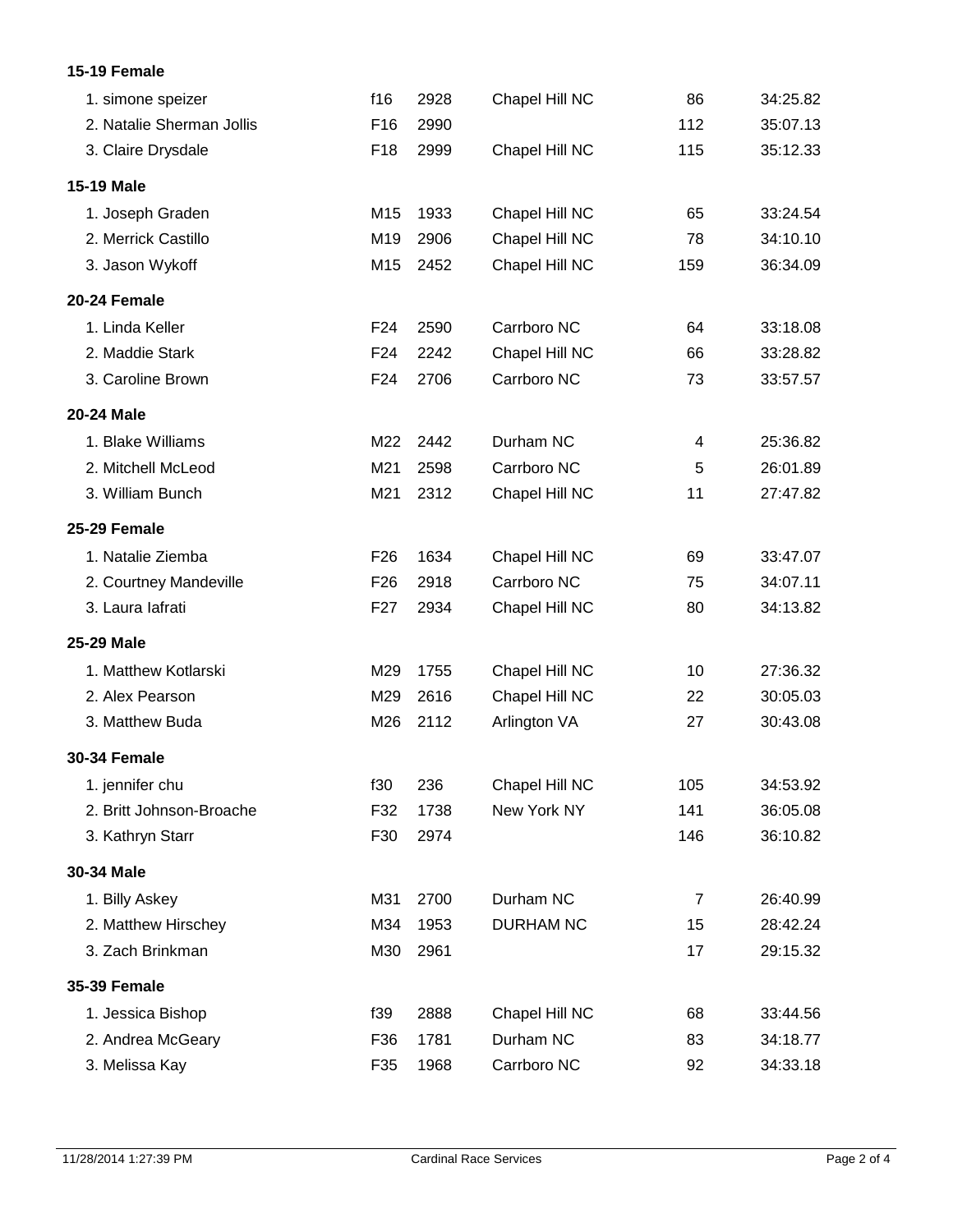# **35-39 Male**

| 1. Dave Mabe        | M39             | 2989 |                   | 6   | 26:35.58 |
|---------------------|-----------------|------|-------------------|-----|----------|
| 2. Paul Jones       | M39             | 2169 | Apex NC           | 8   | 27:14.33 |
| 3. Costen Irons     | M35             | 2718 | Chapel Hill NC    | 9   | 27:32.21 |
| 40-44 Female        |                 |      |                   |     |          |
| 1. julia brandon    | F42             | 2467 | Durham NC         | 114 | 35:11.76 |
| 2. Rebecca McKeever | F44             | 1782 | Davidson NC       | 127 | 35:38.58 |
| 3. Paula Song       | F40             | 1596 | Chapel Hill NC    | 231 | 38:26.16 |
| 40-44 Male          |                 |      |                   |     |          |
| 1. jack mignosa     | M44             | 2380 | Mebane NC         | 21  | 29:49.57 |
| 2. Tim Platts-Mills | m40             | 2391 | Chapel Hill NC    | 25  | 30:31.54 |
| 3. Liam O'Fallon    | M44             | 2213 | Durham NC         | 28  | 30:45.18 |
| 45-49 Female        |                 |      |                   |     |          |
| 1. Sharon Shofer    | F45             | 1589 | Chapel Hill NC    | 120 | 35:21.97 |
| 2. Helen Antipov    | F47             | 2287 | Durham NC         | 129 | 35:42.99 |
| 3. ilene speizer    | f49             | 2927 | Chapel Hill NC    | 200 | 37:32.32 |
| 45-49 Male          |                 |      |                   |     |          |
| 1. Glenn Gay        | M48             | 1923 | Carrboro NC       | 49  | 32:20.67 |
| 2. david pass       | M46             | 1104 | Chapel Hill NC    | 67  | 33:31.83 |
| 3. Simon Sawyer     | M47             | 1137 | Chapel Hill NC    | 79  | 34:12.50 |
| 50-54 Female        |                 |      |                   |     |          |
| 1. Michele Gordon   | F <sub>53</sub> | 1930 | Chapel Hill NC    | 244 | 38:44.82 |
| 2. Kathy Matera     | F <sub>51</sub> | 1995 | Chapel Hill NC    | 248 | 38:49.96 |
| 3. Cyndy Weeks      | F <sub>50</sub> | 1617 | Carrboro NC       | 280 | 39:35.05 |
| 50-54 Male          |                 |      |                   |     |          |
| 1. Patrick McGahan  | M50             | 1542 | Chapel Hill NC    | 20  | 29:47.32 |
| 2. Ted LaMay        | M54             | 2175 | Chapel Hill NC    | 47  | 32:14.80 |
| 3. Bernie Prabucki  | M53             | 1572 | Carrboro NC       | 54  | 32:44.03 |
| <b>55-59 Female</b> |                 |      |                   |     |          |
| 1. Rietta Couper    | F <sub>56</sub> | 1677 | Chapel Hill NC    | 169 | 36:44.25 |
| 2. Barbara Campbell | F <sub>57</sub> | 1440 | Carrboro NC       | 270 | 39:22.49 |
| 3. Robin Mullis     | F <sub>57</sub> | 2384 | Carrboro NC       | 288 | 39:44.24 |
| 55-59 Male          |                 |      |                   |     |          |
| 1. Gary Slade       | M55             | 1829 | Chapel Hill NC    | 30  | 30:53.33 |
| 2. Gary Barbari     | M55             | 1648 | <b>RALEIGH NC</b> | 59  | 32:55.69 |
| 3. John Rees        | M55             | 1120 | Chapel Hill NC    | 109 | 35:01.07 |